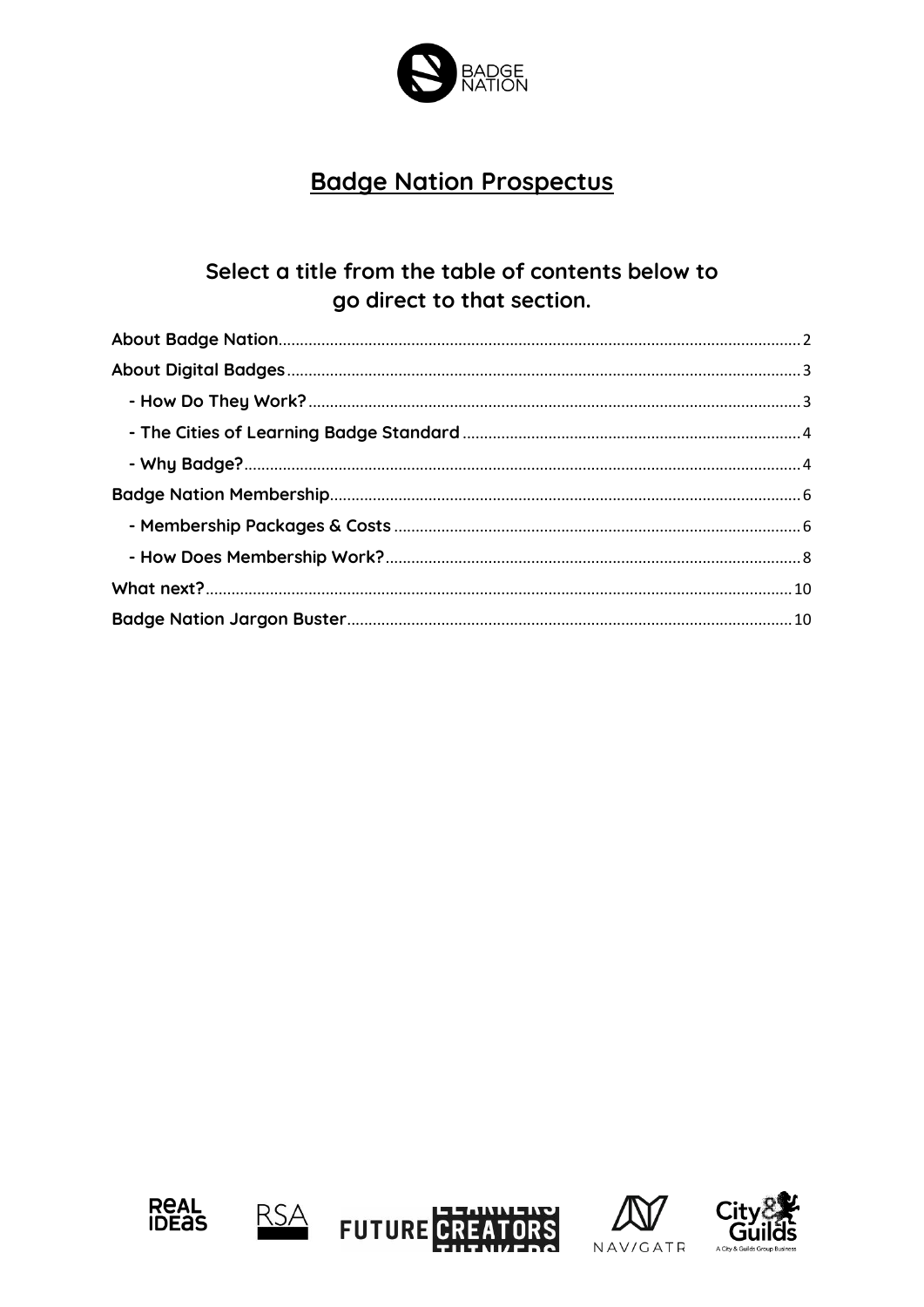

# <span id="page-1-0"></span>**About Badge Nation**

Badge Nation is a not-for-profit, purpose driven partnership bringing together all sorts of organisations across industries and sectors, to better champion skills, experience, and learning – whatever that might look like.

Not all learning happens on paper. Gaining skills and knowledge is a very human activity that deserves to be celebrated.

Outside of formal qualifications, exams and tests, individuals are constantly evolving through everyday work, volunteering in communities, attending events, and interacting with new ideas – but how can we recognise and mark all this 'extra stuff' in a lasting and meaningful way?

We believe that digital badges are the answer.

You can write a badge about anything, and award it to anyone that has achieved the specified criteria. Whereas an old-fashioned certificate may just title the activity and the date it was achieved, a digital badge clearly displays the earning criteria and skills involved in completing that activity, immortalising it online and giving earners the power, tools, and language to articulate their experiences when seeking future opportunities.

With Badge Nation, you can easily create your own bespoke digital badges to acknowledge and reward the achievements of your students, volunteers, colleagues, and teams. All badges issued by Badge Nation are written using the Cities of Learning Badge Standard, which is endorsed by [City and Guilds](https://www.cityandguilds.com/) and [the RSA.](https://www.thersa.org/)

Stepping onto a badging journey, like any good adventure, means learning a few new phrases. We've endeavoured to keep our language as simple as possible - but if it ever feels unclear - be sure to check out our 'Jargon Buster' in appendix 1 of this document which contains some essential bits of language to help you on your way.









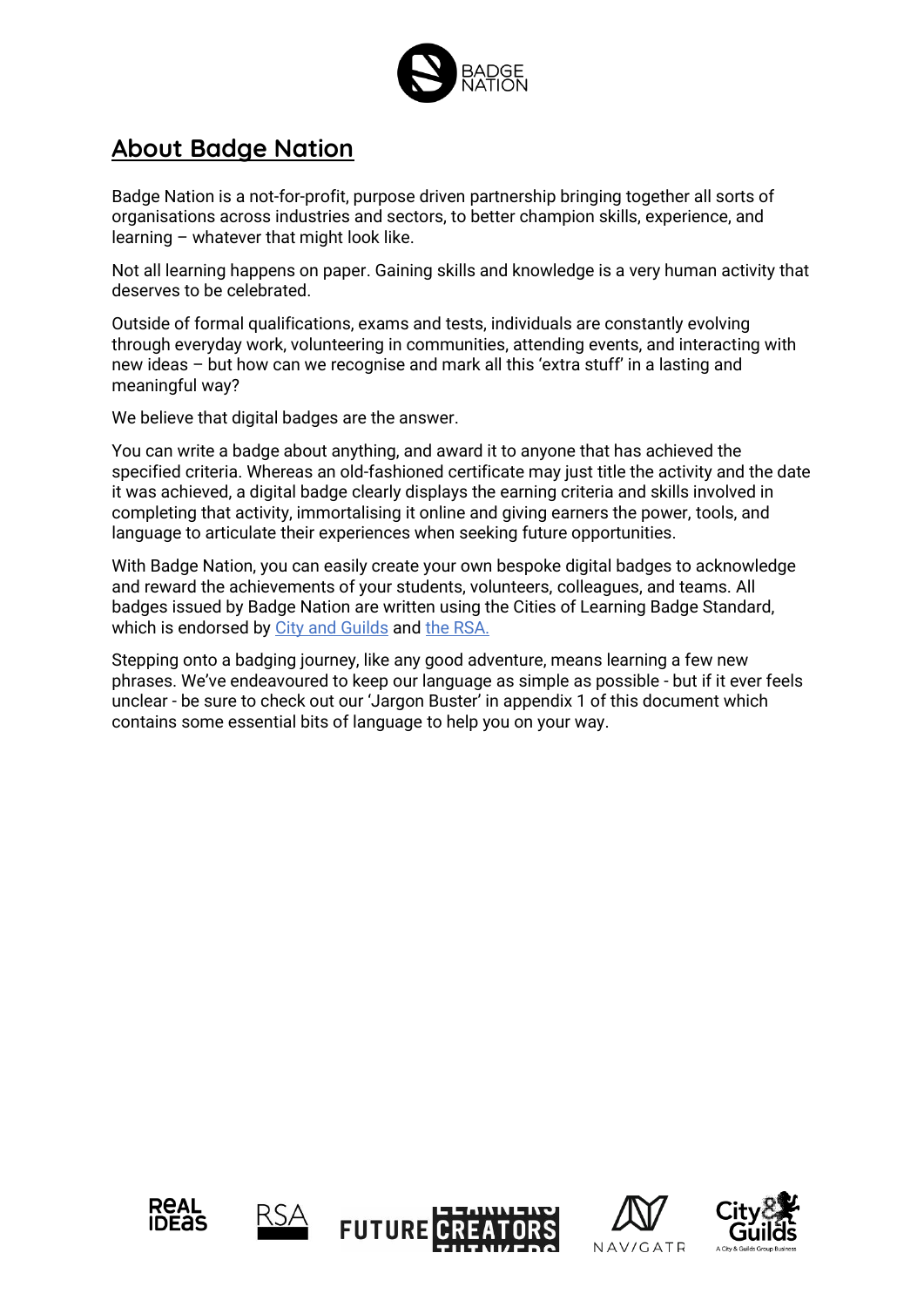

# <span id="page-2-0"></span>**About Digital Badges**

# **- What Are Digital Badges?**

- A smart, simple, and visual way of recognising non-accredited learning.
- An effective and inexpensive way of [demonstrating your impact as an organisation.](https://youtu.be/uX8JcX7HGzs)
- Accessible anywhere to anyone, [using only a website link.](https://youtu.be/2CV41BKYaPc)
- [A useful tool for earners to proudly display](https://youtu.be/Sx7b8Y8C5Ts) on their website, social media, email signature, LinkedIn profile, and CV.

## <span id="page-2-1"></span>**- How Do They Work?**

Using [Credly,](https://www.youracclaim.com/organizations/badge-nation/collections) digital badges show the awarding organisation's logo and the earning criteria achieved to be issued with that badge.

- [They recognise and acknowledge the development of transferable skills](https://youtu.be/lk9CzdXYSnk) and aptitudes that employers value, typically not recognised through exams and formal qualifications.
- They motivate learner behaviour by recognising achievement.
- They help earners better tell the story of their participation with you.

[Here is what a digital badge looks like in your browser.](https://www.credly.com/org/badge-nation/badge/shape-sustainability-impact-project-leader) You can clearly see the awarding organisation, skills, and earning criteria associated with the badge.

| <b>BADGE</b><br>NATION<br>B<br><b>FOUNDING</b><br>MEMBER                                             | <b>Badge Nation Founding Member</b><br><b>Issued by Badge Nation</b><br>Earners of this badge have been inspiring leaders within the digital badge movement and have<br>workled to promote the use of digital badges to recognise skills and achievements. Earners have<br>embedded digital badges within their work and have inspired and supported others to do the<br>same.<br>Skills                                                                                                                                                                         |                          |                                                     |                                         |                                                                                                              |  |
|------------------------------------------------------------------------------------------------------|------------------------------------------------------------------------------------------------------------------------------------------------------------------------------------------------------------------------------------------------------------------------------------------------------------------------------------------------------------------------------------------------------------------------------------------------------------------------------------------------------------------------------------------------------------------|--------------------------|-----------------------------------------------------|-----------------------------------------|--------------------------------------------------------------------------------------------------------------|--|
| <b>Type:</b> Validation<br>Level: Advanced<br>Time: Years<br>Cost: Free<br><b>Additional Details</b> | <b>Business Development</b><br><b>Inspiring Others</b><br>Lead<br><b>Earning Criteria</b><br>Earner has championed the value of digital badges within their professional networks,<br>articulated their use within specific sectors and inspired others to become involved in the<br>movement of digital badges within informal learning.<br>Earner has been involved in the formation of Badge Nation and worked on the Cities of<br>& This badge is only available to Students, Members or Employees.<br>曲 Devonport Guildhall, Ker Street, Plymouth, PL1 4EL. | Commitment<br>Leadership | <b>Digital Credentials</b><br><b>Responsibility</b> | Enthusiasm<br><b>Strategic Thinking</b> | Influencing<br>Learning Pilot Project that enabled the learning required for the creation of this community. |  |
|                                                                                                      |                                                                                                                                                                                                                                                                                                                                                                                                                                                                                                                                                                  |                          |                                                     |                                         |                                                                                                              |  |









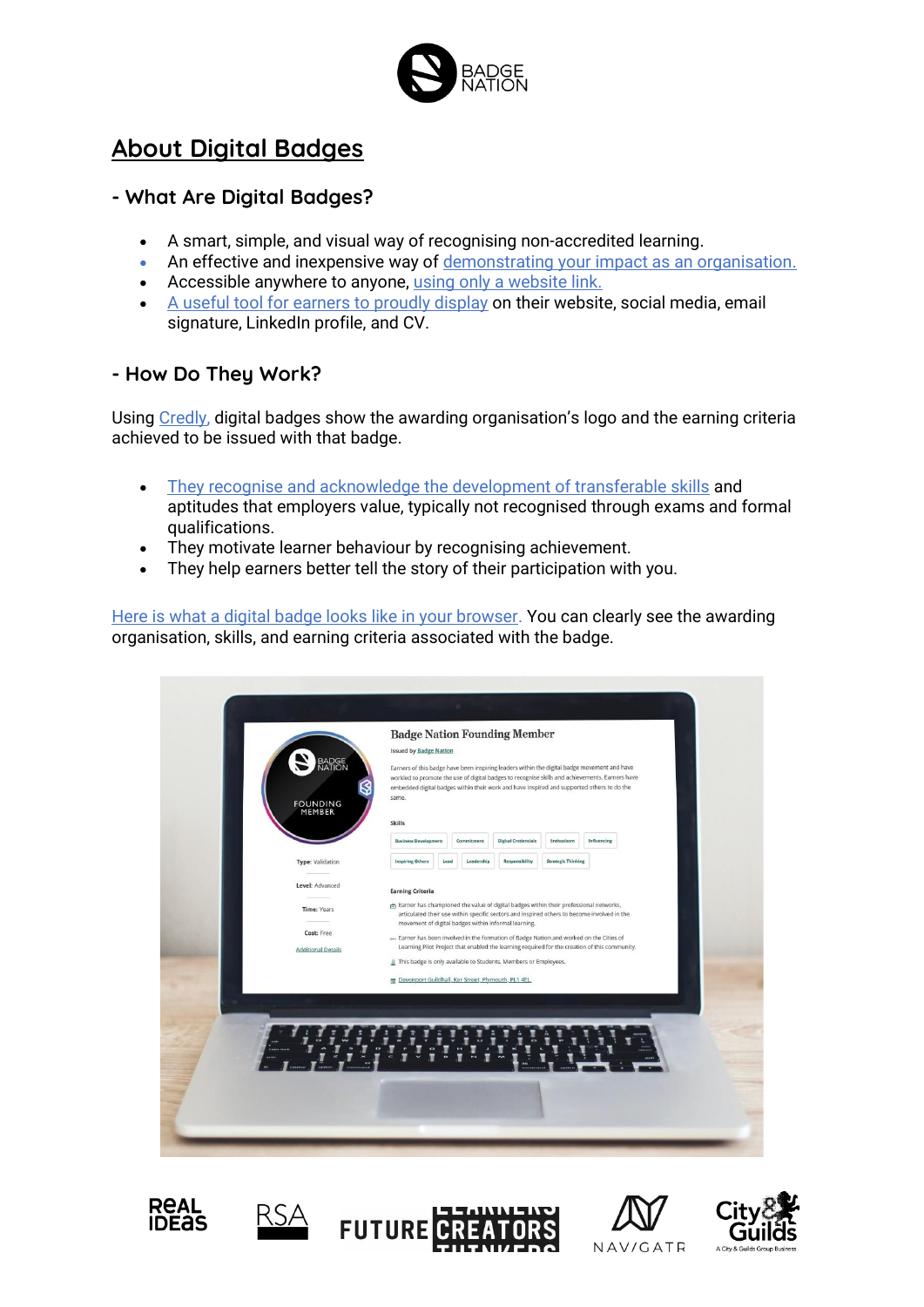

## <span id="page-3-0"></span>**- The Cities of Learning Badge Standard**

All digital badges written by Badge Nation members are written [to this standard.](https://www.thersa.org/cities-of-learning/badging-standards#:~:text=The%20Cities%20of%20Learning%20Badging,and%20Cities%20of%20Learning%20badges.) This provides a structure to communicate learning in a consistent way, making it easier to understand the activities people are doing, how it helps, and where it could lead. There are four layers to this standard:



## <span id="page-3-1"></span>**- Why Badge?**

There are endless reasons to get badging! Each organisation will have their own ideas and way of doing things, but the two main areas of value are to the earner, and to the issuer.

For information on the benefits of badging for different sectors, [please visit 'Why Badge?' on](https://www.badgenation.org/badge-school/why-badge/) our [website.](https://www.badgenation.org/badge-school/why-badge/)

### Value to the Earner

- Badges recognise accomplishments and achievements that cannot be formally accredited, where experience outside of qualifications is highly valued and often not well documented.
- No achievement is too small to be badged! Any accomplishment, however small, can be the start of a journey to a better future.
- Badges provide the ultimate tool for providing verified employer references in an emerging freelance workforce.
- Badges give earners the power and language to better tell their stories by clearly displaying the activities they have engaged with and transferrable skills gained along the way, in language that employers understand.
- Badges [support earners to use the experiences, skills, and competencies they have](https://youtu.be/lk9CzdXYSnk)  [developed](https://youtu.be/lk9CzdXYSnk) by working with your organisation to take positive steps in their own lives.









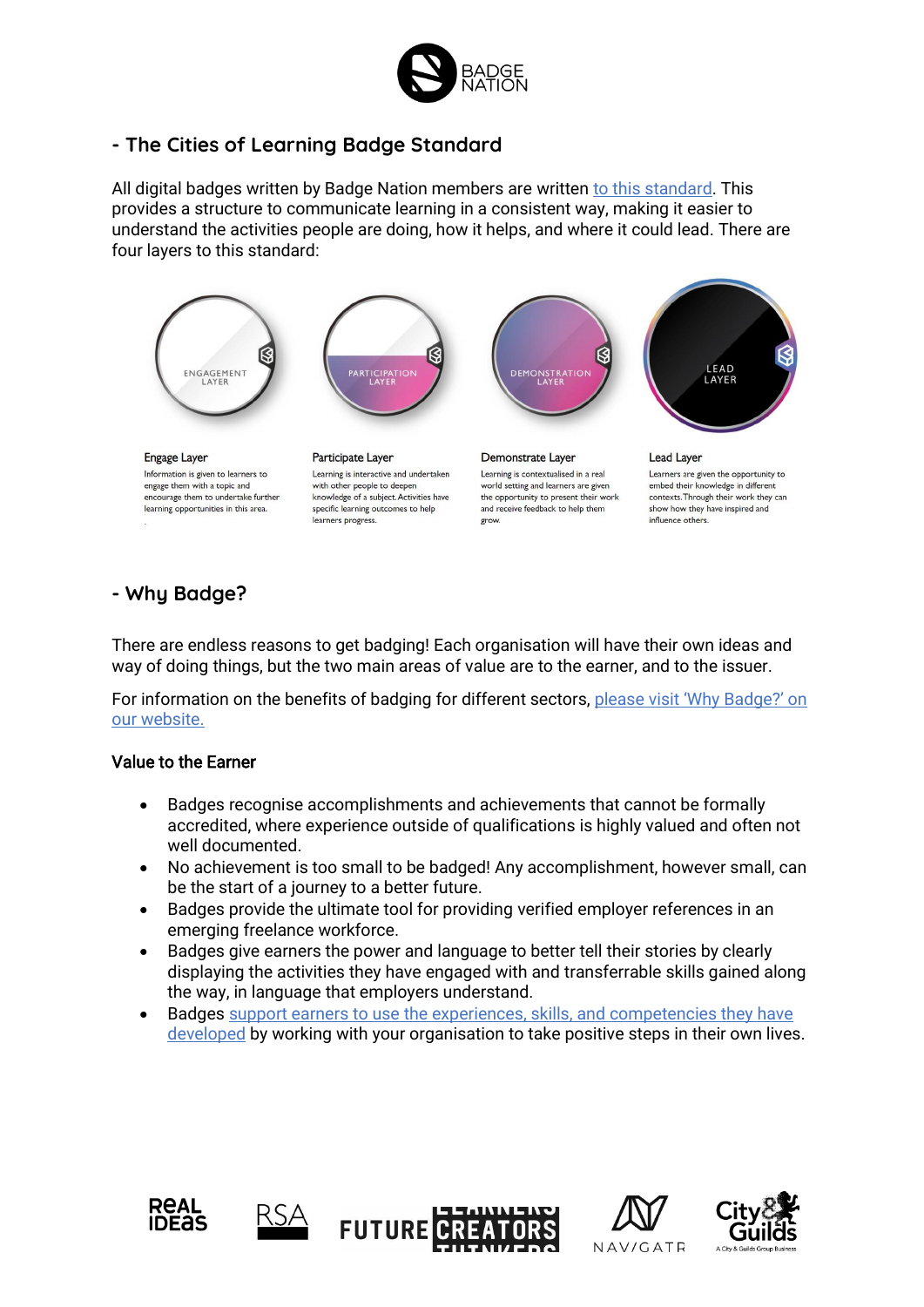

## Value to the Issuer

Reporting & Outcome Tracking

- Every organisation has outcomes or markers that can be hard to measure and track. Badges give a quantifiable source of data for ['soft outcomes'](https://www.youtube.com/watch?v=uX8JcX7HGzs) such as increasing skills or wellbeing.
- The analytics tool on Credly makes reporting on your organisation's badges and activities extremely easy.

### Managing Staff & Internal Processes

- Earners don't just have to be participants on programmes or customers of your activity! Rewarding staff achievements with digital badges makes a great record of upskilling and progression within your organisation.
- Badges are a brilliant way to reflect staff training, CPD courses and suitability for roles.

Recruitment

- Recruiting the right people for any organisation requires a lot of time, care and effort. Badges are fantastic for getting a snapshot of a person's experience and skills.
- Badges have the added bonus of showing which organisations have previously worked with candidates in many capacities, without the laborious requests for references.

Grants & Funding

• Lots of organisations will utilise grants and funding at some point. Incorporating digital badges as a measure of impact can make applications stand out, increasing the credibility of how you will be tracking, measuring, and reporting on specific outcomes, as well as bringing structure to your activity.

#### Attitudes & Movement Making

• Every organisation has key messages and attitudes they want to develop in others. Digital badges are a brilliant way to recognise and encourage the change you want to see in the world.

#### Marketing

- You can get really creative with using badges as a marketing tool!
- [Badges are designed with your logo and branding,](https://www.youtube.com/watch?v=Sx7b8Y8C5Ts) so are very personal to your organisation. Every time someone shares a badge they earned with you, it's an advert.
- Because of the way badges are displayed [in browser,](https://www.youtube.com/watch?v=2CV41BKYaPc) people that click on your badges get a direct snapshot of the activities you deliver and the impact you're creating, and can be linked directly to your website or social media channels.









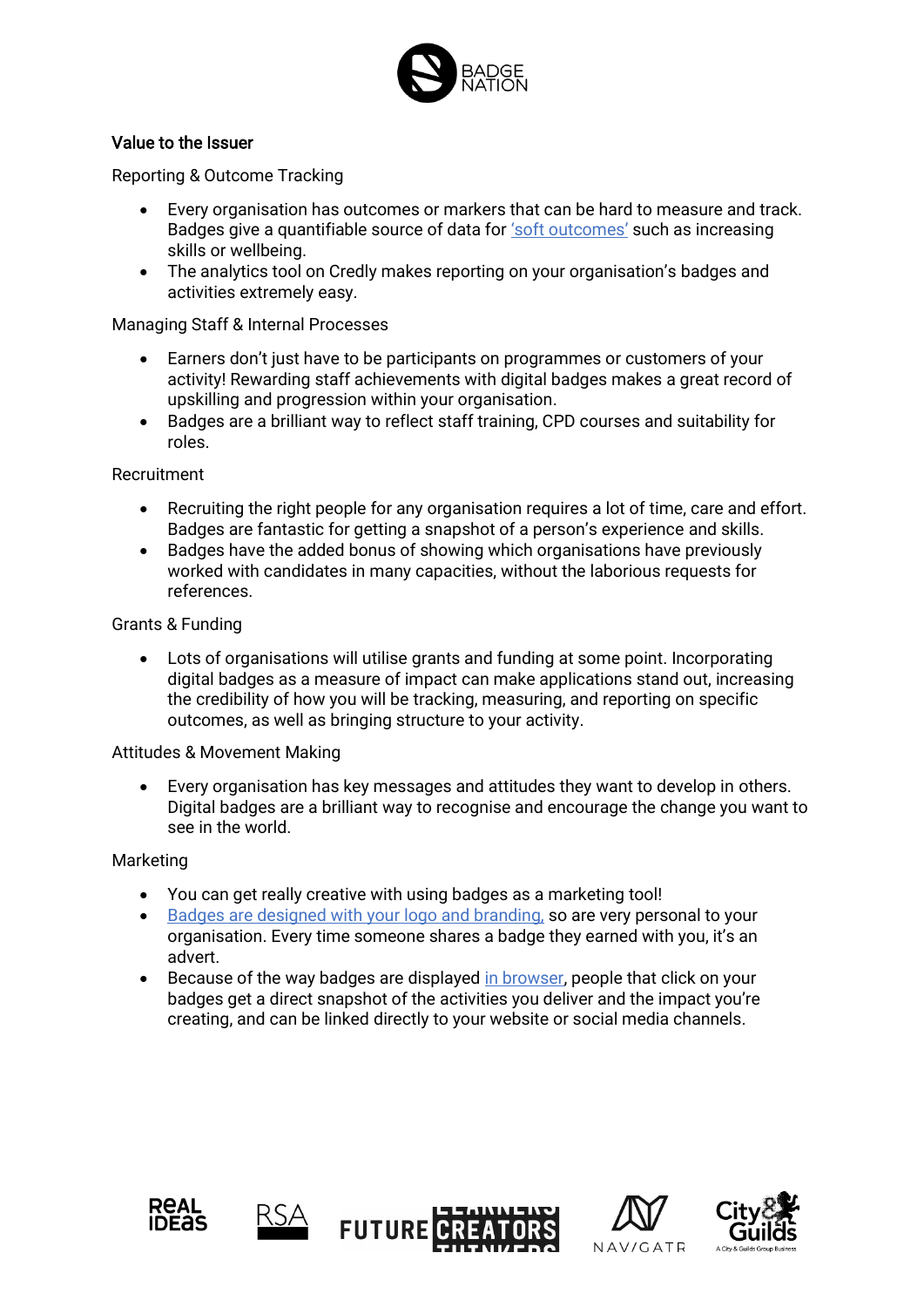

# <span id="page-5-0"></span>**Badge Nation Membership**

In response to the amazing creative possibilities organisations have seen for the use of digital badges, we have developed three exciting membership packages that seek to support and enable these opportunities.

## <span id="page-5-1"></span>**- Membership Packages & Costs**

| <b>Item</b>                                                                         | <b>Get Badging</b> | <b>Badge Bigger</b> | <b>Super Issuer</b>         |
|-------------------------------------------------------------------------------------|--------------------|---------------------|-----------------------------|
| <b>Members Area</b>                                                                 | <b>Unlimited</b>   | Unlimited           | Unlimited                   |
| access                                                                              | <b>Individuals</b> | <b>Individuals</b>  | <b>Individuals</b>          |
| Earners                                                                             | 500                | 3000                | Unlimited                   |
| <b>Badge Templates</b>                                                              | 6                  | Unlimited           | Unlimited                   |
| <b>Collection Managers</b>                                                          | 3                  | Unlimited           | Unlimited                   |
| Write on behalf of<br>other organisations                                           | X                  | X                   | Unlimited                   |
| Issue on behalf of<br>other organisations                                           | X                  | X                   | Unlimited                   |
| Award one year of<br><b>Get Badging</b><br>membership to your<br>strategic partners | X                  | X                   | Up to $10$<br>organisations |

### Get Badging: Annual - £200 +VAT (£240 inc.)

Get Badging is a super affordable way for any organisation that wants to give badges a try to get a small badge offer up and running in their first year. This package works best for organisations that work directly with the individuals they wish to issue badges to, and can process the names and email addresses of earners easily.

12 months of Get Badging includes:

- Access to write up to 6 badge templates. Each template includes visual design, quality assurance and publishing to Credly by the Badge Nation team.
- Issue your badges to 500 earners.
- Collection Manager access to the Badge Nation issuing licence on Credly for three individuals.
- Access to the Badge Nation Members Area of supporting resources for unlimited individuals from your organisation.
- Personalised support to understand how best to use digital badges in your context and create your own collection.
- Support to introduce, issue and promote your badges to the people you work with.









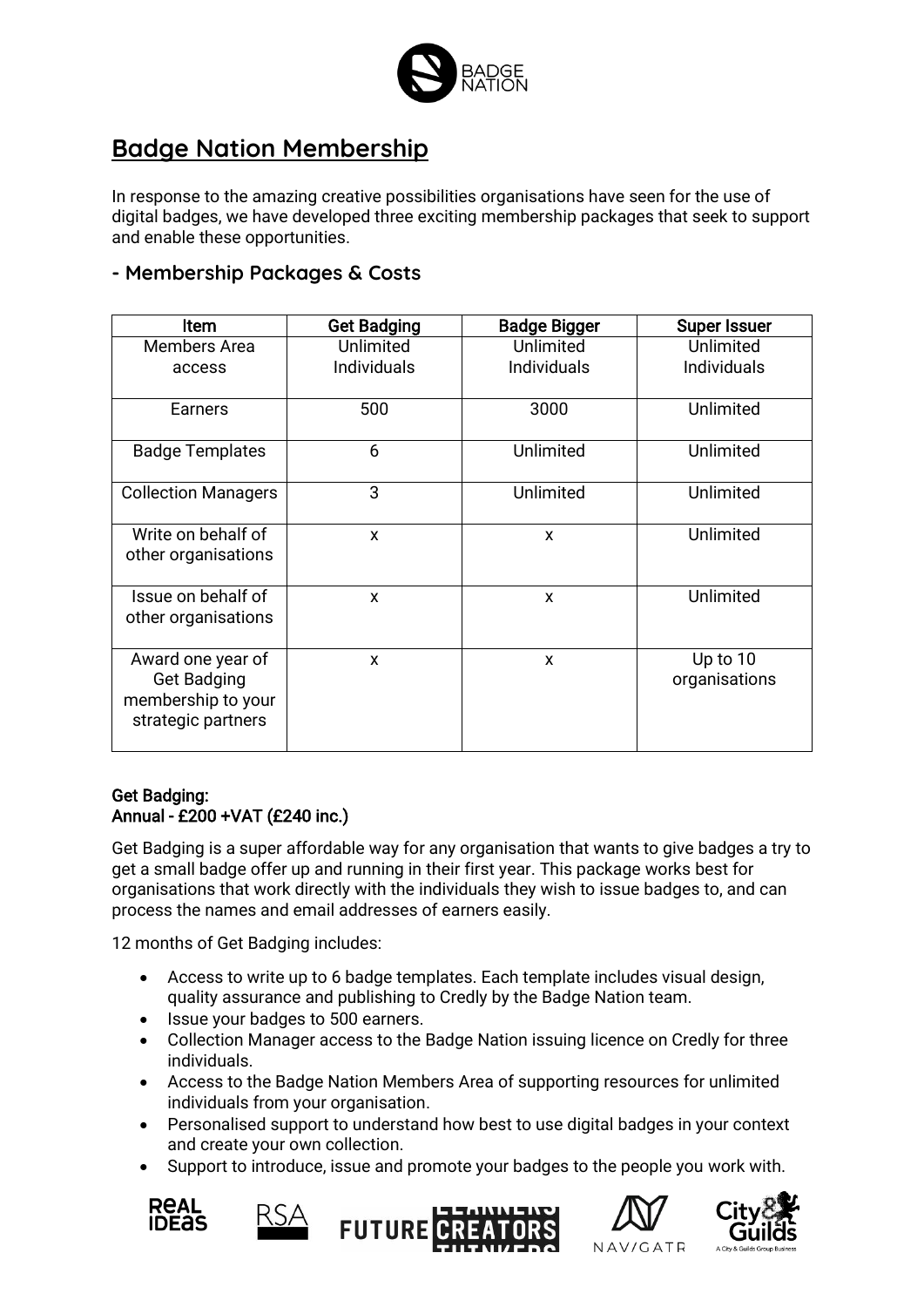

### Badge Bundles:

For organisations that need more than 6 badges but aren't ready to Badge Bigger – the visual design, quality assurance and publishing of additional templates can be purchased in bundles.

- 10 additional badges: £250 +VAT (£300 inc.)

- 20 additional badges: £500 +VAT (£600 inc.)

## Badge Bigger: Annual - £1,000 +VAT (£1,200 inc.)

Badge Bigger is perfect for larger organisations that want to implement a digital badge offer on a wider scale, across multiple departments, locations, or target audiences.

12 months of Badge Bigger includes:

- Access to write an unlimited number of badge templates. Each template includes visual design, quality assurance and publishing to Credly by the Badge Nation team.
- Issue your badges to 3000 earners.
- Collection Manager access to the Badge Nation issuing licence on Credly for unlimited individuals from your organisation.
- Access to the Badge Nation Members Area of supporting resources for unlimited individuals from your organisation.
- Personalised support to understand how best to use digital badges in your context and create your own collection.
- Support to introduce, issue and promote your badges to the people you work with.

### Super Issuer: Year 1 - £7,500 +VAT (£9,000 inc.) Year 2 onwards - £1,500 +VAT (£1,800 inc.) per year

The Super Issuer package enables you to take digital badges and mobilise large numbers of people and organisations to use badges throughout a place, community, or sector. Super Issuers can gift Badge Nation membership to other organisations, and can issue badges on behalf of employers, individuals, or small organisations they work closely with but who might not want their own Badge Nation membership.

Super Issuer package includes:

- Bespoke support to identify your needs as a Super Issuer and implement any required systems and processes to integrate with those of Badge Nation.
- Access to write and issue an unlimited number of badges for your organisation.
- Collection Manager access to the Badge Nation issuing licence on Credly for an unlimited number of individuals from your organisation.
- Training and support to write, issue and quality assure badges on behalf of an unlimited number of organisations.
- Access to analytics from your issuing and the issuing of your identified strategic partners.
- Award one year of Get Badging to up to 10 strategic partner organisations.
- Access to relevant national Communities of Practice.









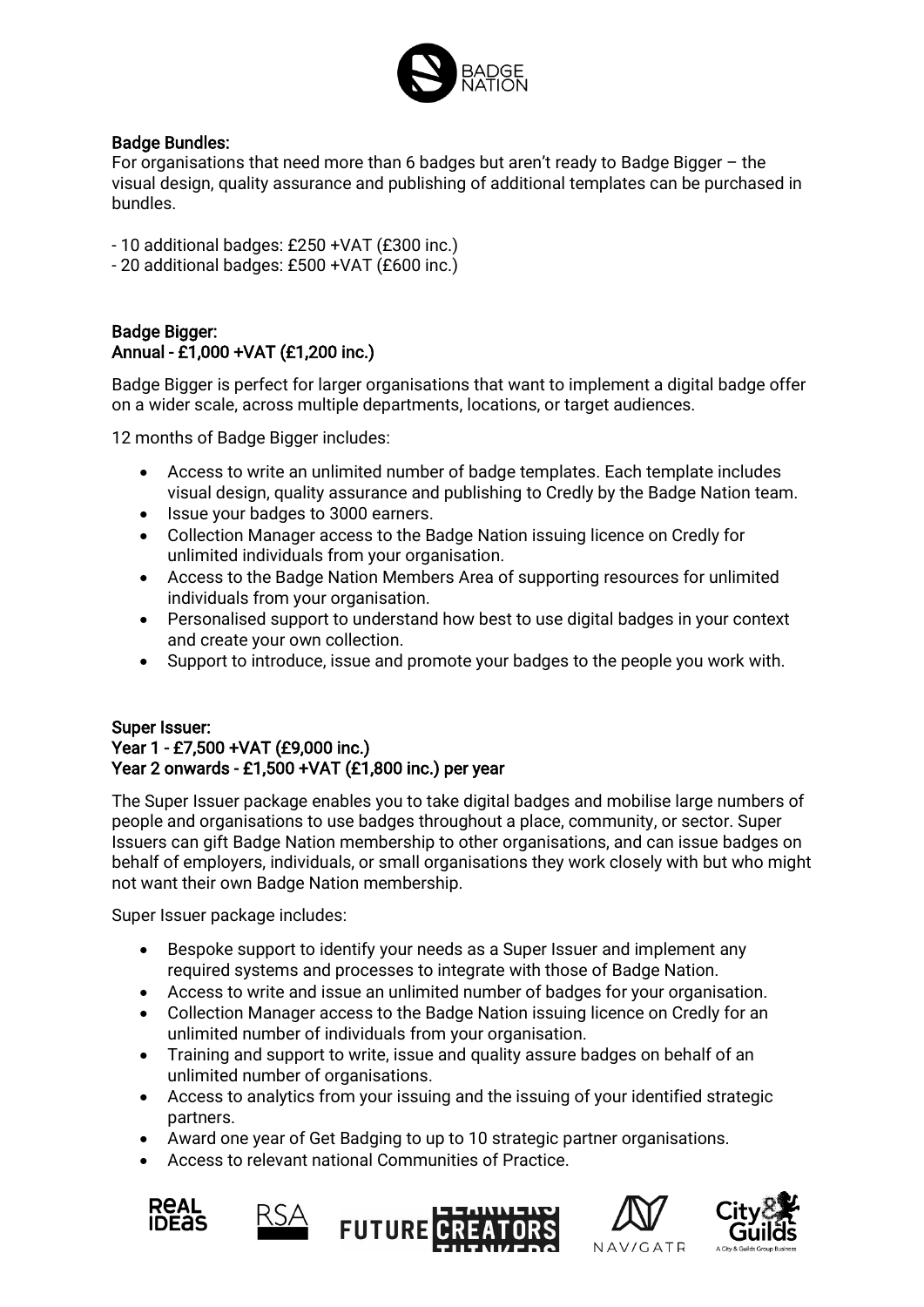

## <span id="page-7-0"></span>**- How Does Membership Work?**

For Get Badging and Badge Bigger members, the route to get going on your badging journey will look like this:

| $\mathcal{L} = \mathcal{L} = \mathcal{L}$<br>Issue your badges &<br>Rinse & Repeat!<br>engage earners |  | Learn about badges | <b>Badge Nation</b> | and join |  |  |  |  |  |  |  | the company of the company of the<br>$-0.1$ $-0.1$ $-0.1$ $-0.1$ |  |  |  |  | Write a Badge |  |  |  |  | $-1$ $-1$ $-1$ $-1$ $-1$ |  |  |  |  | Publishing |  | <b>Quality Assurance &amp;</b> |  |  |
|-------------------------------------------------------------------------------------------------------|--|--------------------|---------------------|----------|--|--|--|--|--|--|--|------------------------------------------------------------------|--|--|--|--|---------------|--|--|--|--|--------------------------|--|--|--|--|------------|--|--------------------------------|--|--|
|                                                                                                       |  |                    |                     |          |  |  |  |  |  |  |  |                                                                  |  |  |  |  |               |  |  |  |  |                          |  |  |  |  |            |  |                                |  |  |
| $-1$ $-1$ $-1$ $-1$ $-1$ $-1$                                                                         |  |                    |                     |          |  |  |  |  |  |  |  |                                                                  |  |  |  |  |               |  |  |  |  |                          |  |  |  |  |            |  |                                |  |  |

#### Learn about badges and join Badge Nation

We find the best way to start your badging journey is to get stuck in with a Badge Writing workshop - we run free workshops regularly, with no obligation to join Badge Nation if it isn't for you.

During this workshop you will learn about the ingredients that make up a badge, the Cities of Learning Badge Standard, and how to best reflect your organisation's activity. You will leave the workshop with the makings of your first badge, you might even finish writing it!

When you are ready to join, your organisation will complete a Membership Agreement. This agreement will explain the terms of your membership, asking for some details about your organisation and the people who will be responsible for issuing your badges.

This agreement is an online form which, once complete, will provide you with information on next steps and an invitation to join our Members Area. At this stage, we will feature your organisation in [our community of issuers.](https://www.badgenation.org/community/our-issuers/)

Once you have joined the community you can access the Members Area – our resource hub with all sorts of helpful documents and links to make your membership really easy. Help to write and issue badges, how-to videos, promotional materials to use when sharing your badging journey with your networks, you'll find it all here.

### Write a badge

You may have already made a start on your first badge but if you haven't, now is the time.

Using what you've learned in the workshop and supported by information in the Members Area, write a badge by completing a template containing details such as title, earning criteria, skills, and links to your activity. You can find a link to provide us this required information in the Members Area.

#### Quality Assurance & Publishing









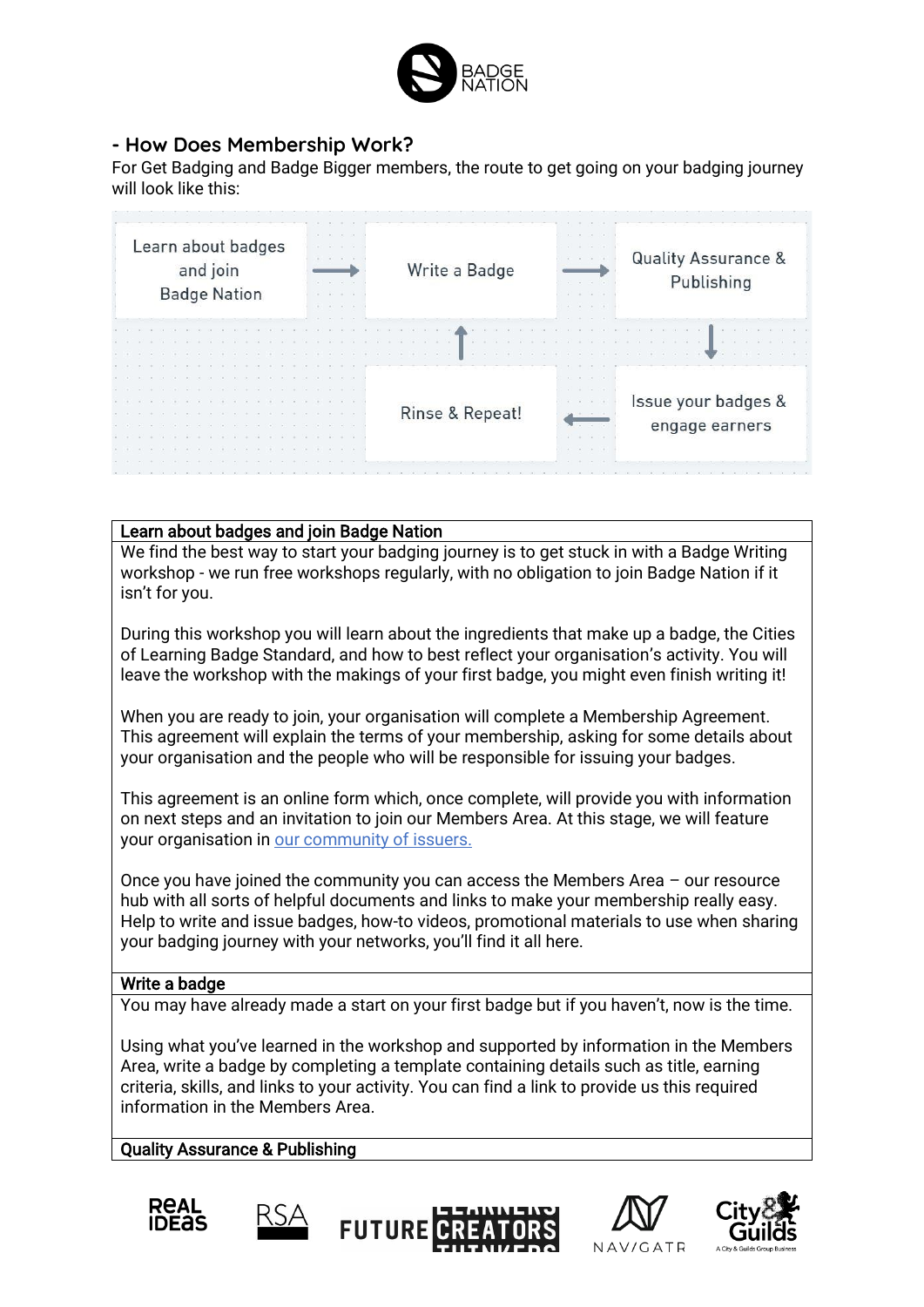

Once you have submitted your badge in 'final draft' we will start the Quality Assurance process. This is where our team will check the criteria you've supplied, ensure that your badge is properly mapped to the [Cities of Learning Badging Standard,](https://www.thersa.org/cities-of-learning/badging-standards) and generally make sure it's as good as it can possibly be. We may get in touch with you at this stage to discuss any suggested modifications or required clarifications as part of your personalised support.

When everything is good to go, we will publish the badge to Credly  $-$  the badge issuing platform – live and available for you to issue to your earners.

If this is your first badge, this is also when we will add your organisation and individuals that have been specified as Collection Managers as per your Membership Agreement, granting them access to Credly and allowing them to issue badges and access analytics.

#### Issue your badges & engage with earners

It's over to you!

When we add your specified people as Collection Managers, they will receive an invitation from Credly.com with further instructions.

Credly is the platform where you will be uploading your earner information for them to be notified that they have been issued with a badge. To get going, we provide a short Collection Manager Training video to help you navigate the platform and take you through the issuing process step-by-step. We recommend familiarising yourself with this before you have a go at issuing badges to your earners.

Once you have successfully issued your badges, Credly will send an email notification to earners with some simple instructions on how to create an account and claim their badge.

This is a great chance to engage with your earners and provide support around their badges, such as sharing these how-to videos for [claiming their first badge](https://www.youtube.com/watch?v=NhdfQnn5KbU) an[d adding](https://www.youtube.com/watch?v=o2DYt6bHSyw)  [their badges to LinkedIn](https://www.youtube.com/watch?v=o2DYt6bHSyw) – we have email templates ready for you to use in the Members Area.

#### Rinse & Repeat!

Now that you've issued badges for the first time, you're ready to write and issue more:

Write the badge > Submit for quality assurance > We quality assure & publish > You issue and engage with earners.

Our friendly team is here to support you throughout the process, and we are always on hand to answer any questions or concerns you may have about membership, badge writing, ways to implement in your organisation and more.









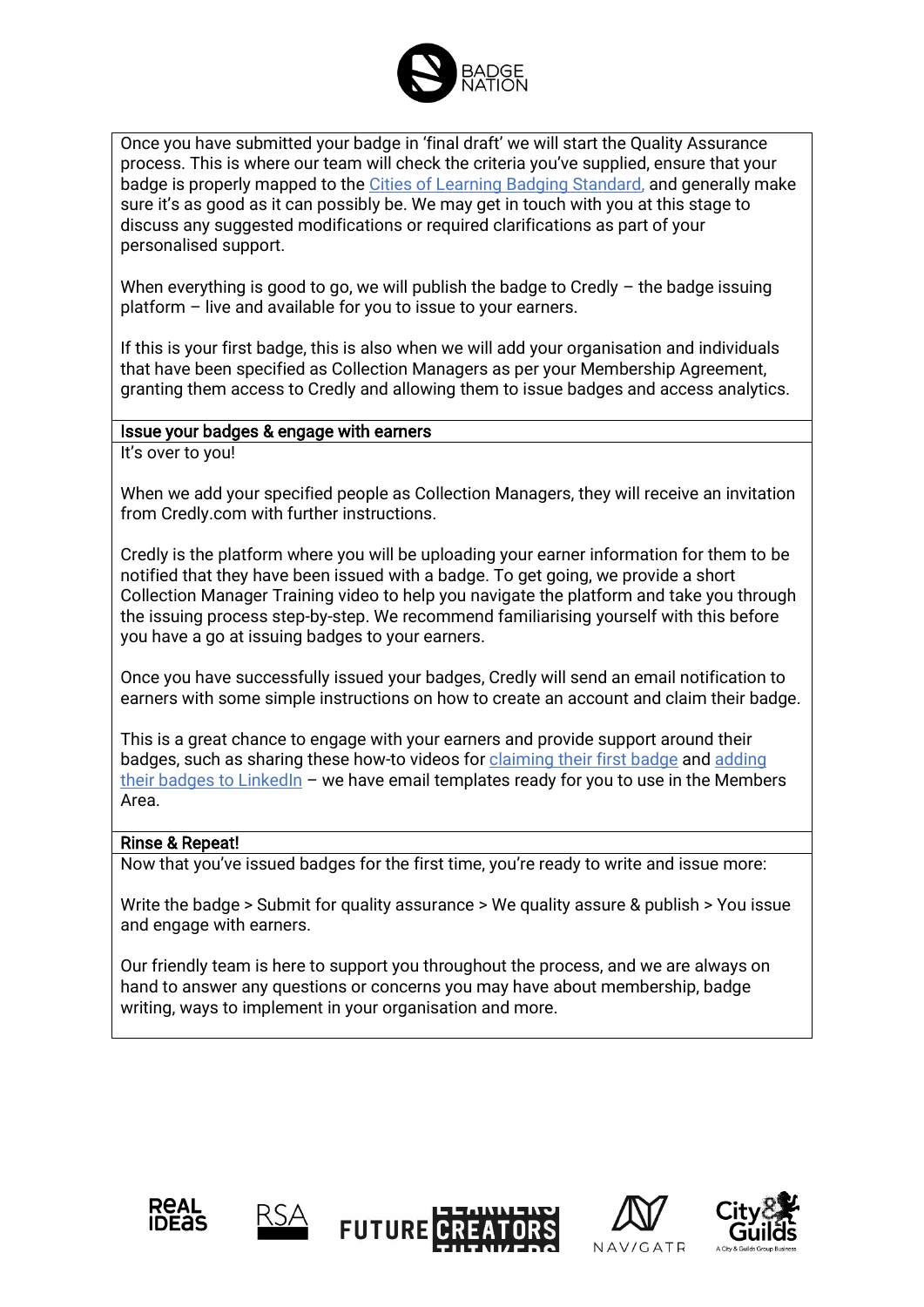

# <span id="page-9-0"></span>**What next?**

## - Get in touch

Interested in writing your own badges, or supporting other organisations to get badging? If you have a query that we haven't covered here, please visit our [frequently asked questions](https://www.badgenation.org/badge-school/costs-faqs/)  [page](https://www.badgenation.org/badge-school/costs-faqs/) for further information, or get in touch with us using our quick online form at [badgenation.org](https://www.badgenation.org/) for a member of our friendly team to get back to you.

## - Join Badge Nation

Ready to begin your badging journey? Complete your Membership Agreement on our website today - visit [badgenation.org](https://www.badgenation.org/)

# <span id="page-9-1"></span>**Badge Nation Jargon Buster**

| <b>Issuer</b>             | An Issuer is a Badge Nation member organisation that has joined<br>the community and is currently issuing badges, or on their way to<br>issuing badges within their collection. Badge Nation<br>community Issuers                                                                                                                                                   |
|---------------------------|---------------------------------------------------------------------------------------------------------------------------------------------------------------------------------------------------------------------------------------------------------------------------------------------------------------------------------------------------------------------|
| Earner                    | An earner is any individual or organisation that has been issued with<br>a digital badge.                                                                                                                                                                                                                                                                           |
| Champion                  | Champions are people or organisations that have pioneered a new<br>approach, influenced others to start badging, changed policies to<br>include Digital Badges, or funded Badge Nation membership for<br>other organisations. Badge Nation community Champions                                                                                                      |
| Credly                    | Accessible via internet browser, Credly is the platform on which all<br>Badge Nation Digital Badges are stored and issued.                                                                                                                                                                                                                                          |
| Collection                | A Collection is a group of badges on Credly. When Issuers join<br>Badge Nation and write their own badges, these will be published<br>on Credly in a Collection, which a Collection Manager will be given<br>access to for admin and issuing. View Badge Nation collections of<br><b>Digital Badges</b>                                                             |
| <b>Collection Manager</b> | A Collection Manager is a designated person from an issuing<br>organisation that has been given access to the Badge<br>Nation Credly licence. Collection Managers can issue badges and<br>view analytics for any specific Collection they have been given<br>access to, and are usually designated at the point of an Issuer<br>signing their Membership Agreement. |